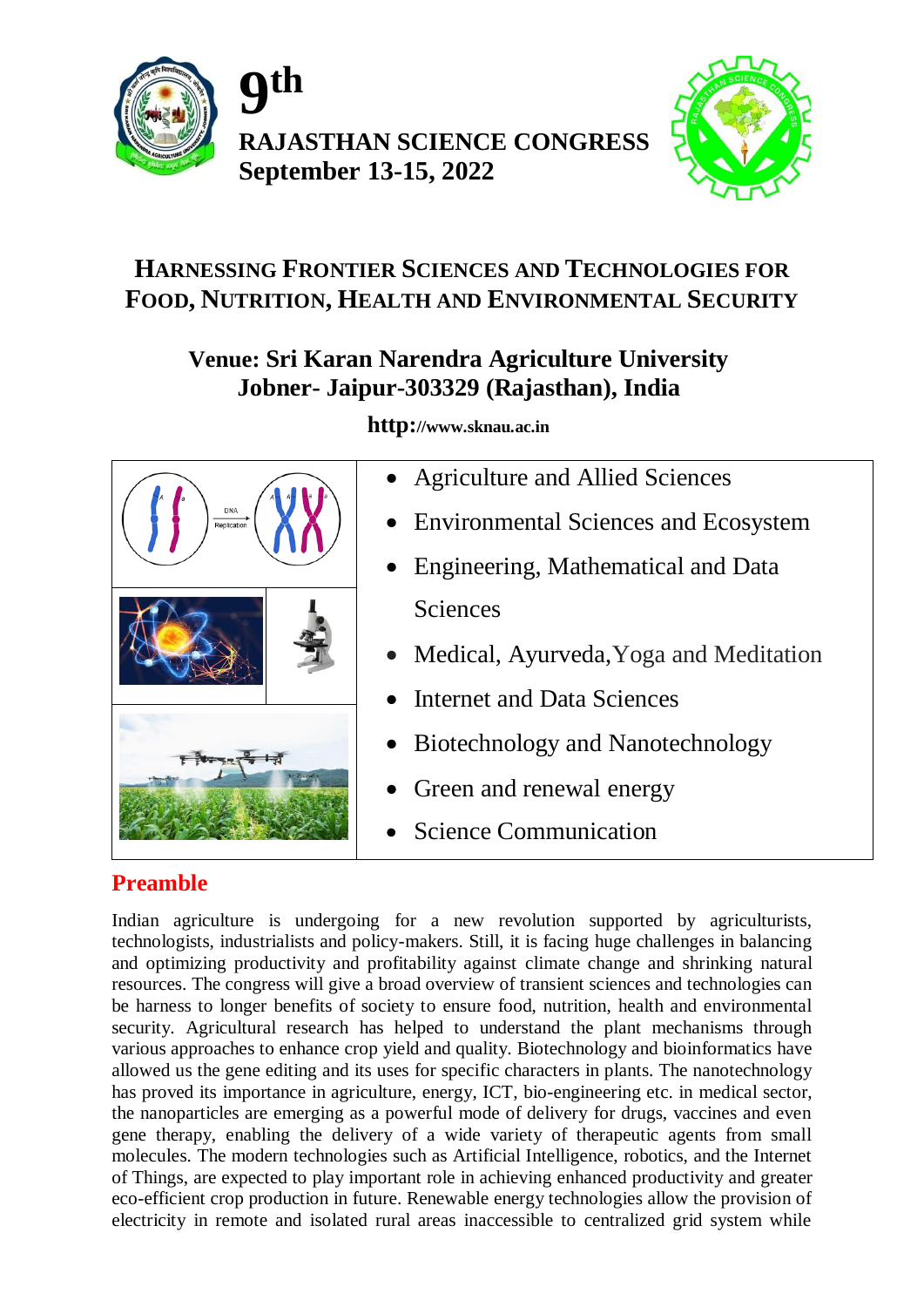drones could revolutionize the delivery of supplies, enable precision agriculture and disease management. Small scale customized satellite will soon be affordable for more developing countries, business and universities, allowing monitoring of crops and environmental damage.

This congress will provide a plate-form to bring together the prominent researchers, scholars, technocrats, policy makers of frontier etc. sciences to share their experience and research findings on the issues and challenges pertaining to food, nutrition, health and environmental security. The programme will comprise the plenary sessions, invited lectures, oral presentations, poster presentations, networking session and one to one discussion sessions.

#### **ABOUT S.K.N. AGRICULTURE UNIVERSITY, JOBNER**

Sri Karan Narendra Agriculture University, Jobner was established in September 2013 by Govt of Rajasthan under Agriculture University, Jobner Act, 20 of 2013 to impart teaching, conduct research and extension education programmes in the field of agriculture and allied sectors. The territorial jurisdiction the University extends to three agro-climatic zones, thus covering eight district of Rajasthan i.e. Sikar (Zone II A), Jaipur, Ajmer, Dausa, Tonk (Zone III A), Alwar, Bharatpur and Dholpur (Zone III B). The University imparts quality education for the development of well-trained and specialized human resource in agriculture & allied sectors through its 21 constituent and 11 affiliated colleges situated in theses eight districts. The University promotes the agricultural development through transfer of agro-techniques by imparting training, advisory and farm information to extension personnel, line departments, farmers and other stake holders through its eight KVKs located under its jurisdiction. The vision of the University is integrated sustainable agriculture and rural development for livelihood enhancement, economic growth and opportunities of secondary agriculture in the state of Rajasthan.

#### **About Rajasthan Science Congress**

Rajasthan Science Congress Association (RSCA) was formed in the year 2013 to mark the centenary year of Indian Science Congress Association (ISCA). RSCA was formed as voluntary/non-government organization of scientists, educators and teachers (all categories) for promotion of research and development in all forms of science, technology and innovation in the state of Rajasthan to meet the regional aspiration and academic expectations under the auspices of Vaigyanik Drishtikon Society. The congress aims to provide a common platform to the scientific community, participating from diverse fields to interact with researchers from their varied disciplines to strengthen their participatory network nationally and internationally. This will be an opportunity for all to share and exchange progress and information in diverse fields of research. This will help to generate a conscious thought process among the scientific community towards making collective efforts to find out scientific and technological solution to existing challenges as well as to make the daily life of the common citizen more comfortable. The budding academicians and researchers will become acquainted with the current issues of the land, the efforts being made by scientists to solve them and the new discoveries in the field of science and technology through various seminars which will be presented during the science congress.

#### **Themes and Sub-themes**

### **Theme 1. Agriculture and Allied sciences**

- a. Crop improvement, Biotechnology and Genetic Engineering
- b. Crop Production, Cropping System, Feed & Fodder Management
- c. Horticulture, Food Processing, Value Addition and Post Harvest Technology
- d. Agroforestry, Livelihood and Soil Management
- e. Crop Protection, Frontiers in Disease and Pest Management
- f. Animal husbanadry, Dairy, Veterinary and Agriculture Engineering
- g. Fisheries and Aquatic Sciences, Aquaculture and Aqua Management
- h. Agricultural Economics, Statistics and Agricultural policies.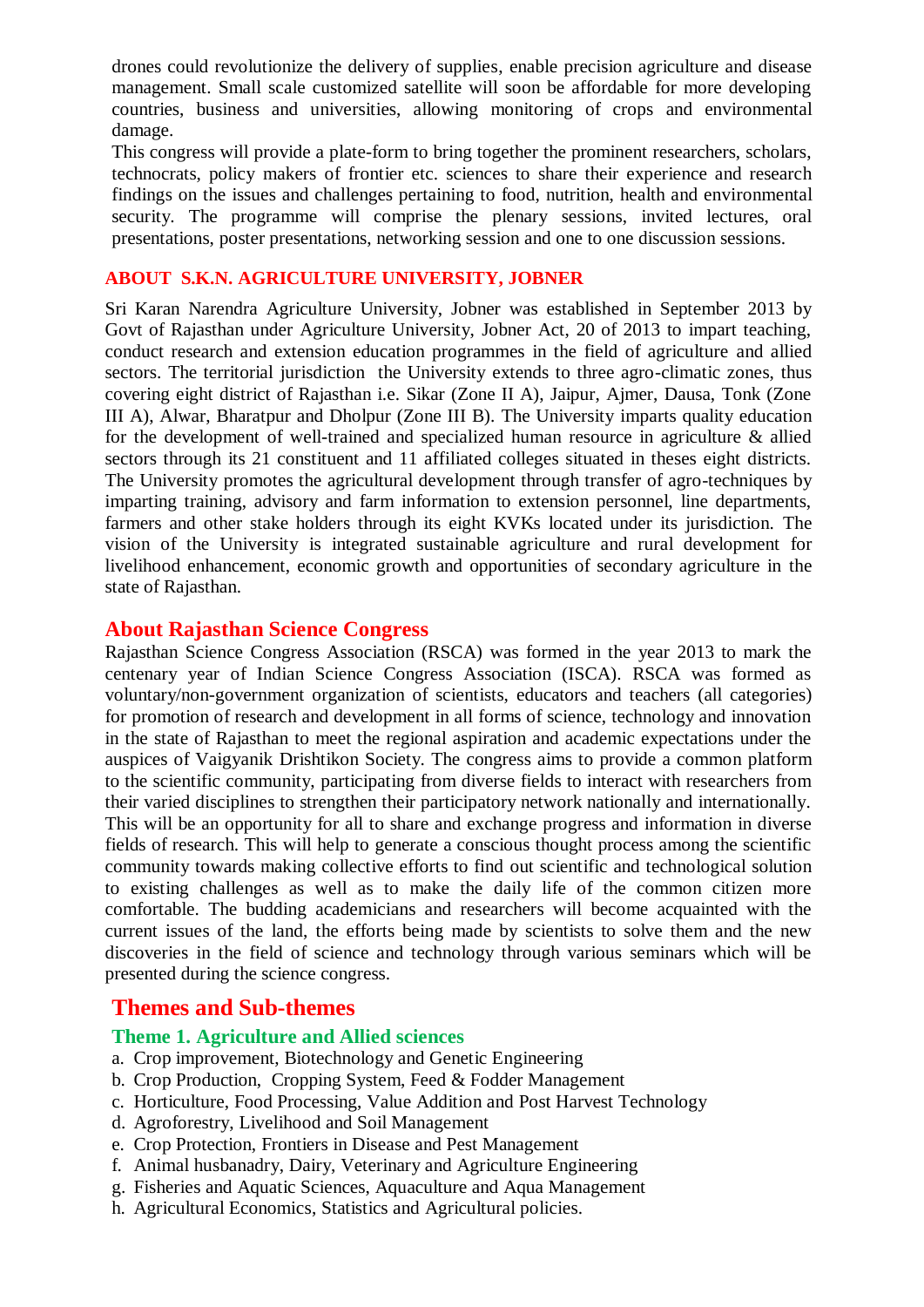# **Theme 2. Environmental Sciences and Ecosystem**

- **a.** Remote Sensing and GIS
- b. Environment and Ecosystem
- c. Sustainable Water and Energy Solutions
- d. Climate Change and Environmental Dynamics
- e. Biodiversity Conservation,
- f. Bioremediation, Biofuel and Bioenergy

### **Theme 3. Engineering, Mathematical and Material Sciences**

- a. Carbon nano structure and Devices
- b. Semi-conductor Devices
- c. Biomechanical Engineering
- d. Soft Computing Techniques for Medical Assistance
- c. Information Sciences
- d. Internet of Things

### **Theme 4. Medical, Ayurveda,Yoga and Meditation**

- a. Food and Health Promotion
- b. Healthcare Services
- c. Integrative medicine and health
- d. Network Pharmacology
- e. Pandemic and endemic diseases
- f. Biomedical services

#### **Theme 5. Internet and Data Sciences**

- a. ICT
- b. Artificial Intelligence
- c. Machine learning
- d. Robotics and drone
- e. Satellite data

# **Theme 6. Biotechnology and Nanotechnology**

- a. Plant diversity
- b. Genomics and Proteomics
- c. Biopolymers
- d. Nano-medicines
- e. Waste management
- f. Bioinformatics
- g. Nano-materials

# **Theme 7. Green and renewal energy**

- a. Energy conservation and storage
- b. Green energy
- b. Solar energy
- c. Use of plastic in agriculture

#### **Theme 8. Science communication**

- **a.** Project writing
- **b.** Report writing
- **c.** Science reporters
- **d.** Documentation